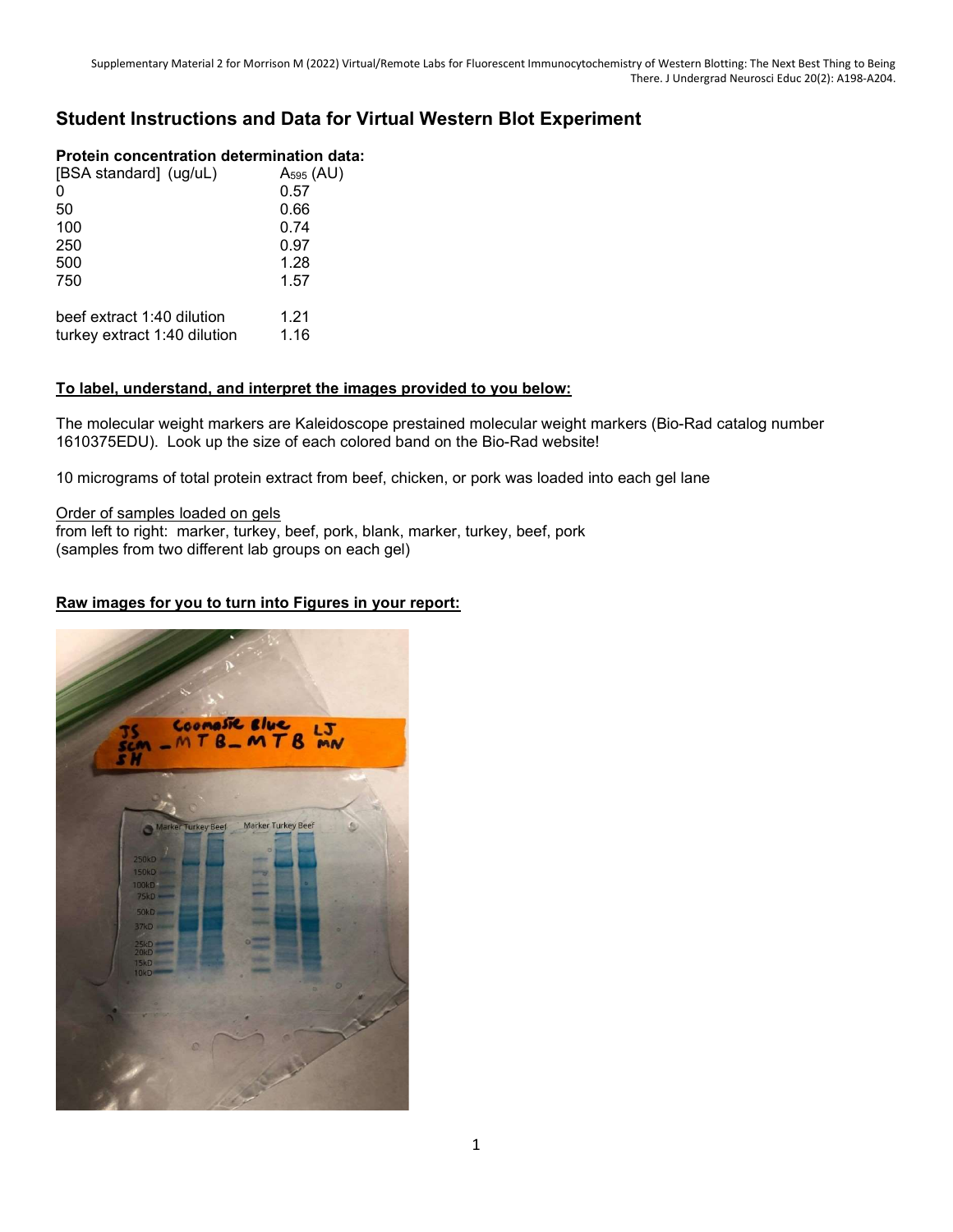Supplementary Material 2 for Morrison M (2022) Virtual/Remote Labs for Fluorescent Immunocytochemistry of Western Blotting: The Next Best Thing to Being There. J Undergrad Neurosci Educ 20(2): A198-A204.



## Adjustments and tips for this lab report:

Title: mention species, proteins, methods succinctly

Authors: you only—no need to cite your Professor!

Methods:

verbal explanation of interpolation procedure you used to determine the crude extract protein concentration, including equations and dilutions

explanation of interpolation for size of beta tubulin based on migration on blot

note any deviations from lab manual procedures

include an in-text citation for the lab manual here

## Figures:

## Please format them according to the instructions and the sample Figures I handed out

Include appropriate labeling--can do this in Powerpoint and then group the image with labels and copy it into Word

- graph for Bradford assay standard curves
- image of Coomassie-stained gel
- image(s) of Western blot(s)
- graph of protein size (kD) (logarithmic axis) versus migration (mm) (nonlogarithmic axis) for your Kaleidoscope standards, derived from Western blot images, on semilog graph paper (you can use the graph paper in your lab manual, or you can adjust the settings on Excel to get it to produce a semilog graph).

Results:

make sure you refer to the results in past tense use Figure callouts include text to describe what you see in the Figures

Discussion: include Figure callouts make sure you note any anomalies make sure you try to explain any anomalies relate your experiment to textbook--or even better, to relevant primary literature sources suggest specific future experiments

References:

you MUST cite your lab manual and any relevant parts of our textbook to earn full credit